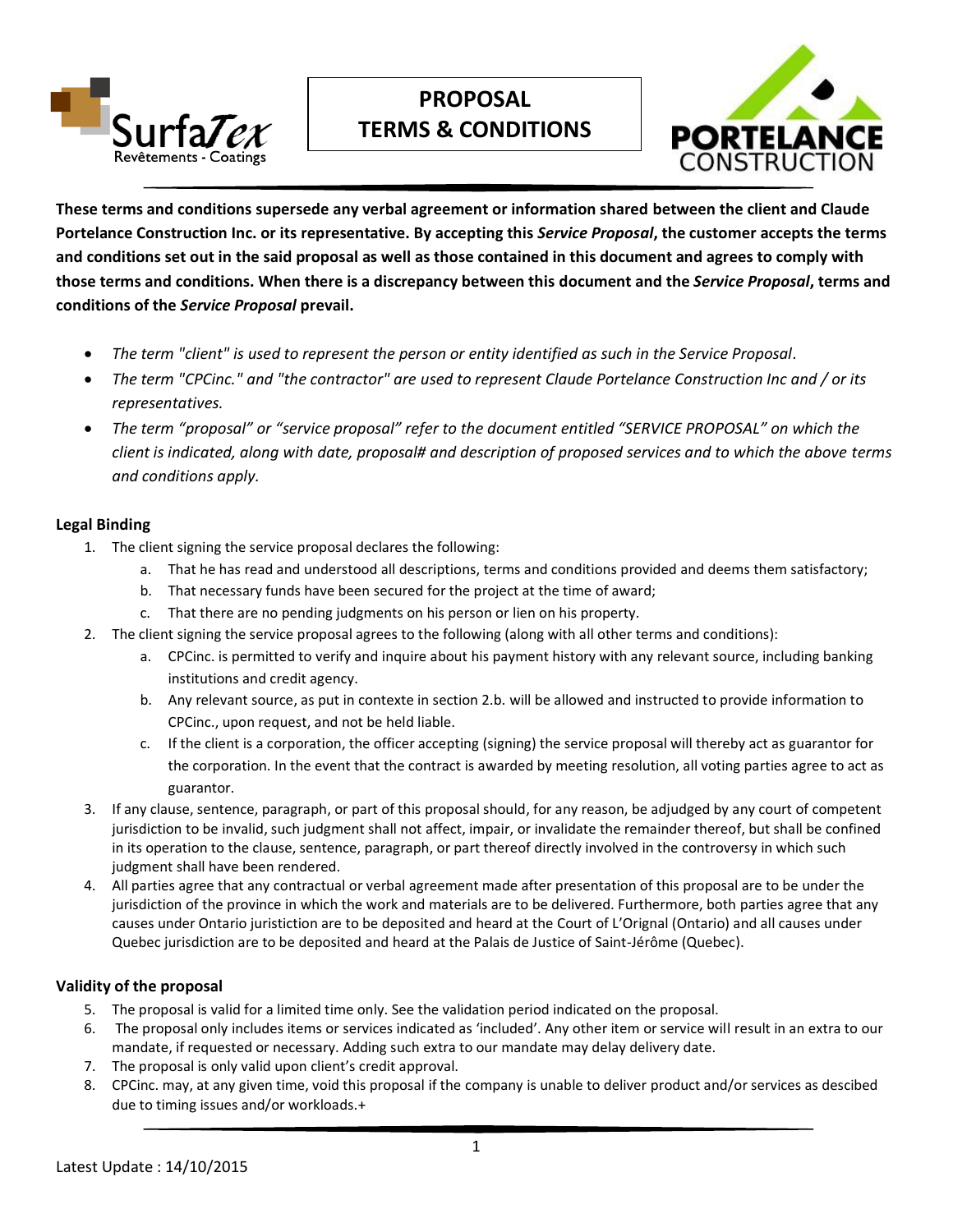

## **PROPOSAL TERMS & CONDITIONS**



#### **Payment terms**

- 9. Invoicing will be according to indicated frequency and is payable in full according to payment terms as shown on the proposal.
- 10. Interest rate at the lowest of 18% per annum and the maximum legally allowed will be added to all unpaid balance after due date. First interest charge is calculated on the day after the due date and on the 28<sup>th</sup> day of every month untill payment is received in full.
- 11. The client agrees to reimburse all legal fees and collection costs incurred by CPCinc. if said client is in default of payment. The maximum reimbursement value will be no more than 35% of the total debt, including taxes and extras when applicable.
- 12. If the client wishes to cancel the contract (after the grace period allowed by the article 58 of the Consumer Protection Act, when applicable), the client will be required to compensate CPCinc. for all purchases, expenses and liabilities related to this contract at cost price and pay a penalty equivalent to 20% of the contract value (extras also applicable to this calculation).
- 13. All extras are payable upon reception of invoice, with same terms and conditions negotiated in the original contract agreement. If there is no official contract, the terms and conditions of this *Service Proposal* apply.

#### **Extent of the included services.**

- 14. Unless otherwise indicated, the client is responsible to obtain and pay associated costs for permit(s). CPCinc. is not responsible to validate the accuracy or requirements for permits and will not take any responsibility if client fails to obtain required authorisations and permits.
- 15. CPCinc. is not responsible to test soils compaction or composition and will not be held responsible for any damages resulting from soils stability or components. Should the client request such analysis, he must inform CPCinc. before work start date.
- 16. If the client is responsible to purchase or provide any items, materials or trades, said client must ensure that all required items, materials and trades are on site when needed. The client will be charged 60\$ per hour and 0.75\$ per kilometer, for each worker if workers wait on items, materials or laborers provided by the client. The minimum travel fee is the equivalent of one hour rate per worker, when workers are sent back due to missing items, materials or trades. Services provided at an hourly rate will be charged at the agreed upon (in this proposal) hourly rate instead of the 60\$/hr rate proposed in this article.
- 17. All work areas and commodities must be unobstructed and accessible to workers at all-time according to schedule. Rates and compensations indicated in article 15. also apply to inaccessible work areas and commodities.
- 18. In some cases, CPCinc. may work without a construction plan or drawing. CPCinc. will not be held responsible to provide such plans or drawings when or if needed, unless specifically included in the proposal. When working with plans and drawings, the client must provide one paper copy of plans (min. 11x17) and one PDF copy.
- 19. CPCinc. is not responsible to produce or deliver shop drawing and/or as build report, unless specifically indicated otherwise on the proposal.
- 20. If necessary, the client is responsible for all surveying mandates and related charges.
- 21. The client must provide an electrical source sufficient for work requirements, onsite toilet and drinkable water for all workers, unless specifically indicated to be supplied by the contractor in the proposal.
- 22. This proposal does not include any bid, performance or material bond, unless indicated on this proposal and provided with the proposal upon transmittal.
- 23. All work indicated in this proposal is to be performed in complyant temperatures. Unless specifically included in this proposal, extra charges may apply to tarp, heat and/or protect our work. Work will be performed when temperature and weather conditions are complyant for the type of work to be executed.